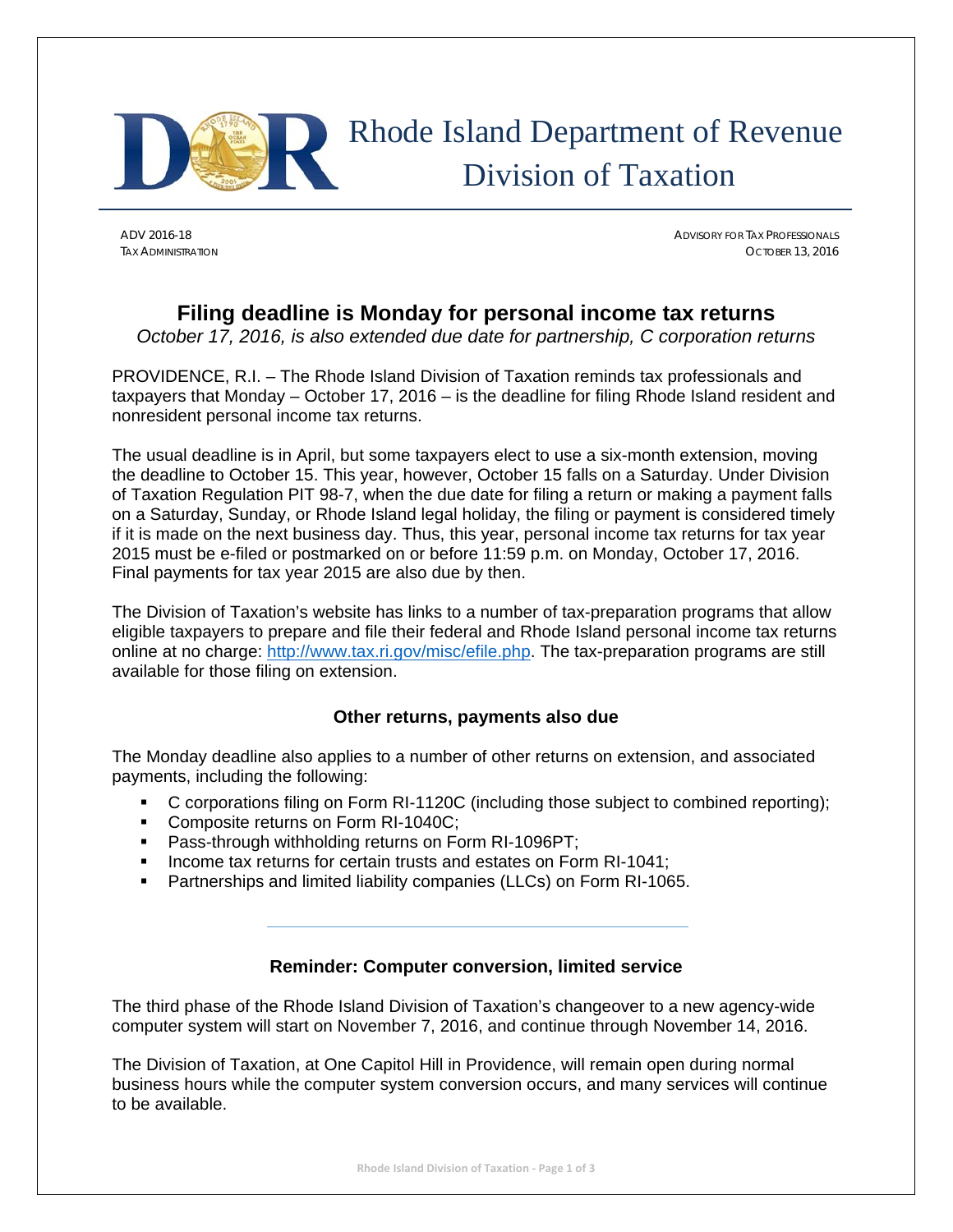For example, the agency's website and email system will remain fully functional, payments will be received, and electronically filed tax returns will be received and acknowledged.

However, a number of services will not be available during the conversion, mainly because the old computer systems and the new system will be tied up with the changeover. For example, during the changeover period, the Division will be unable to issue letters of good standing, unable to release license and registration blocks, and unable to check on a taxpayer's account balance.

Taxpayers and tax practitioners should plan ahead. For example, if someone is blocked from renewing a driver's license, professional license, or motor vehicle registration because that person owes back taxes, that person should pay the tax debt before November 7.

The Tax Division has begun mailing each person who is subject to a license or registration block, urging them to resolve their tax matter prior to November 7. (To make arrangements to pay tax debt before November 7, call the Division of Taxation at (401) 574-8941 from 8:30 a.m. to 3:30 p.m. business days.)

All services will resume in full on November 15, 2016.

The following at-a-glance calendar shows when this phase of the conversion begins, when it ends, and the intervening period – including two regularly scheduled holidays.

| <b>Nov. 7</b>                | <b>Nov. 8</b>          | <b>Nov.</b> 9                | <b>Nov. 10</b>               | <b>Nov. 11</b>         |
|------------------------------|------------------------|------------------------------|------------------------------|------------------------|
| Monday                       | Tuesday                | Wednesday                    | Thursdav                     | Friday                 |
| <b>Open: Limited service</b> | <b>Holiday: Closed</b> | <b>Open: Limited service</b> | <b>Open: Limited service</b> | <b>Holiday: Closed</b> |
| 8:30 a.m. to 3:30 p.m.       | (Election Day)         | 8:30 a.m. to 3:30 p.m.       | 8:30 a.m. to 3:30 p.m.       | (Veterans Day)         |

| <b>Nov. 14</b>               | <b>Nov. 15</b>             |
|------------------------------|----------------------------|
| Monday                       | Tuesday                    |
| <b>Open: Limited service</b> | Open: Full service resumes |
| 8:30 a.m. to 3:30 p.m.       | 8:30 a.m. to 3:30 p.m.     |

The table on the following page shows some of the services that will continue to be available, and some that will not be available, during the computer changeover period.